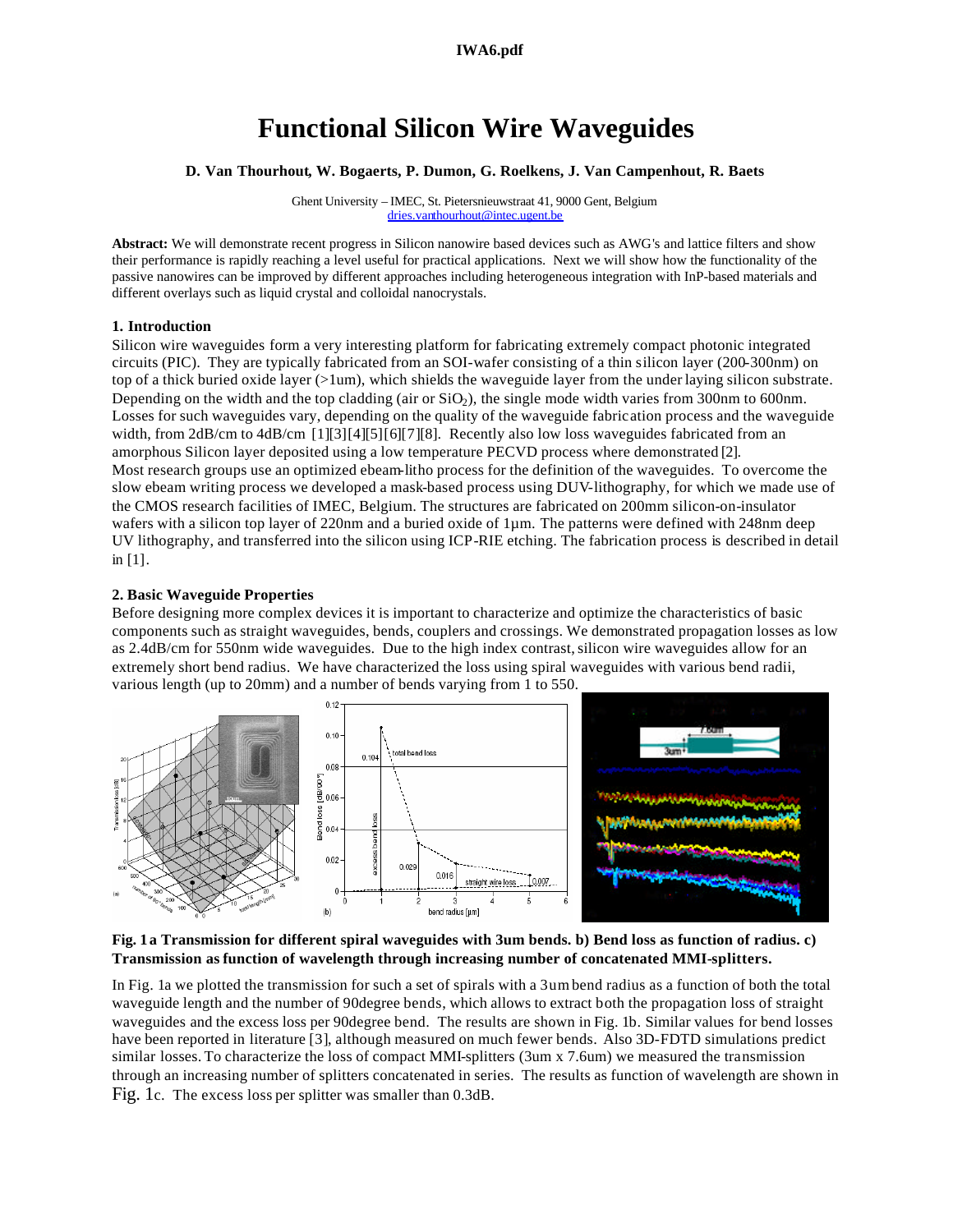### **IWA6.pdf**

#### **3. Fiber-chip couplers**

For an optical waveguide platform to be practically useful, efficient fiber-chip couplers are needed. These couplers should be easy to manufacture, show low coupling loss and broad band operation. The two most promising approaches described in literature today are based on the inverted taper or on a short grating. In the inverted taper approach the silicon wire waveguide is narrowed down and the optical mode is pushed upwards to a polymer or SiN waveguide integrated on top of the Silicon layer (Fig. 2a, left). Low loss coupling (<1dB) and broadband operation (>100nm) has been demonstrated [5][3]. The drawback is that coupling to standard single mode fiber remains difficult (typically lensed fibers or high NA-fibers are used) and that extremely narrow taper tips are required (80nm), which cannot be fabricated using standard 248nm DUV-lithography. The latter is overcome in a new approach we recently demonstrated [8] and which is illustrated in Fig. 2a, (right). A thin spacer layer is introduced between the polymer waveguide and the Silicon wire waveguide. This relaxes the requirements on the width of the taper tip: a width of 150nm is now sufficient to allow low loss coupling. We measured a coupling loss of 1.5dB.



# **Fig. 2 a) Inverted taper fiber coupler. b) Grating based fiber coupler**

Short grating couplers form an interesting alternative for efficient fiber-chip coupling [12]. A grating coupler matching the dimensions of a standard single mode fiber core (12um x 12um) is used to couple light from the silicon waveguide to a fiber placed under a slight angle on top of the grating. Due to the short grating length broadband operation (1dB width >40nm) is obtained. Measured coupling efficiency for uniform grating couplers is better than 30% and matches well theoretical predictions. By apodising the grating as illustrated in Fig. 2b, the profile of the field coupled out of the waveguide will better match the gaussian fiber mode and the efficiency can be increased to 60%. A further improvement (to >90%) can be obtained by integrating a DBR-mirror below the grating.

# **4. Arrayed Waveguide Gratings**

Early Arrayed Waveguide Grating (AWG) demultiplexer devices fabricated using silicon wire waveguides showed high insertion losses (>8dB) and unacceptable crosstalk performance (-7dB). A series of improvements have led to a dramatically improved performance however. By introducing shallowly etched tapers in the star coupler the largest loss origin (reflection losses at the high-contrast star coupler) was overcome and total insertion loss was reduced to -2.2dB. By widening the waveguides, the effect of phase noise was reduced and crosstalk improved to - 19dB. Results are shown in Fig. 3.

# **5. Heterogeneous integration with InP based components**

We recently demonstrated a new approach for integrating III-V based optoelectronic devices with silicon nanowire circuits. In this approach III-V dies are bonded on top of the SOI-circuits. Following removal of their substrate these are then processed to functional devices. Fig. 4 shows a series of detectors integrated on top of grating couplers connected with a wavelength demultiplexer [9] and an electrically connected mikrodisk laser [13]

# **6. Conclusion**

We have demonstrated that the silicon wire platform shows a performance which is rapidly reaching that of more established platforms based on InP, SiN or even  $SiO<sub>2</sub>$  waveguides. By integrating the waveguides with III-V devices, now also active devices are within reach.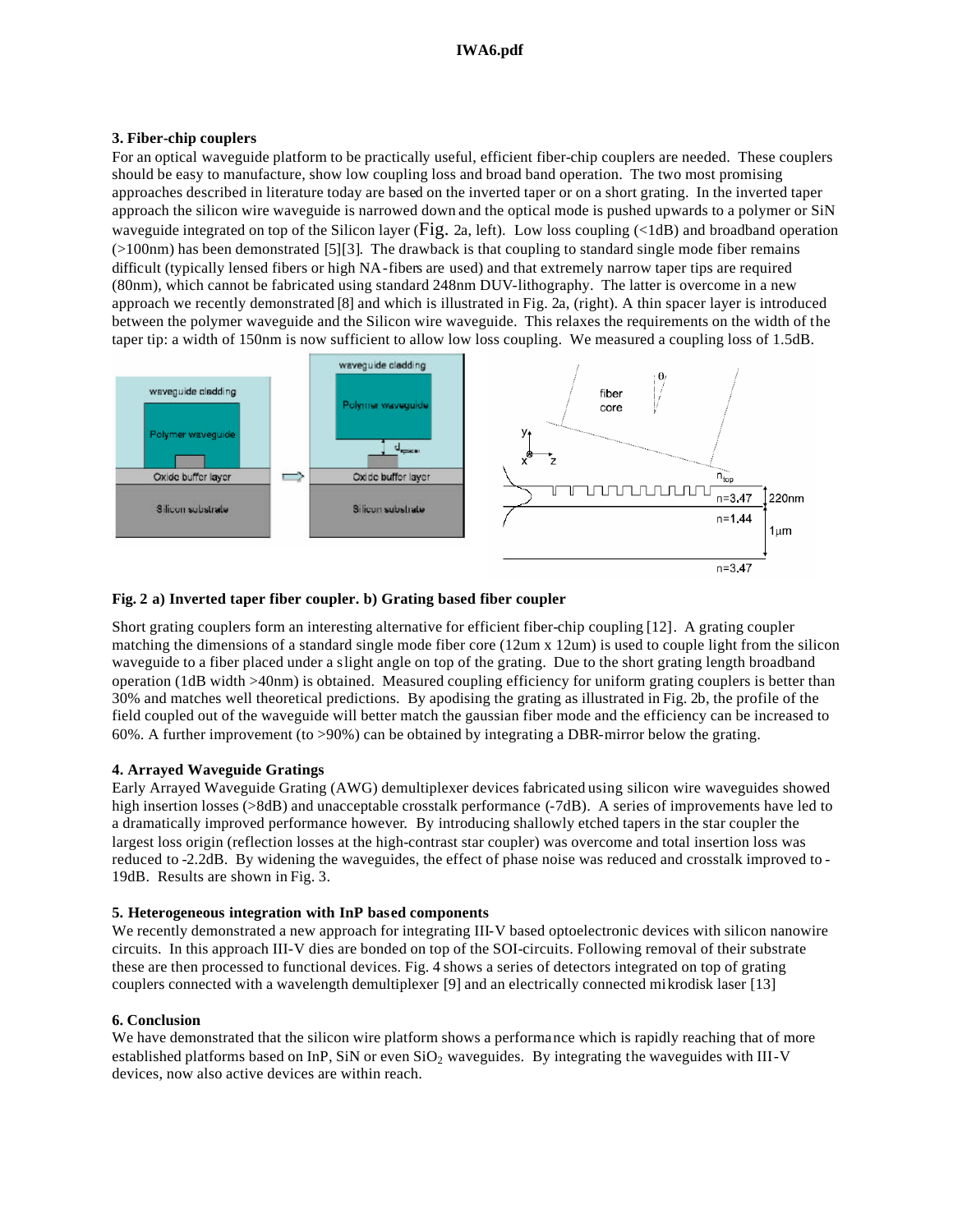

**Fig. 3 a) SEM picture of SOI-based AWG device. b) Measured transmission. c) Packaged 4x4 router device**





#### **References**

- [1] W. Bogaerts, et al, Journal of Lightwave Technology, 23(1), p.401-412 (2005)
- [2] R. Orobtchouk et al., ECIO '05, Grenoble, Apr. '05
- [3] Y. A. Vlasov et al., Optics Express Vol. 12 (8), Apr. '04, pp. 1622-1631
- [4] V. R. Almeida et al., Optics Letters, Vol. 28, Aug. '03, pp. 1302-1304
- [5] T. Tsuchizawa et al., IEEE J. Select. Top. Quant. Elect., Vol. 11, No 1, 2005, pp232-240
- [6] T. Fukazawa et al., Jpn. J. Appl. Phys., Vol 41, Dec. '02, pp. L1461-L1463
- [7] R.L. Espinola et al., IEEE Phot. Techn. Lett., vol. 15(10), pp. 1366-1368, Oct. 2003
- [8] H. Yamada et al., IEEE Phot. Techn. Lett., 17 (3), pp. 585-587, Mar. 2005
- [9] G. Roelkens, et al, Optics Express, 13(25), p.10102-10108 (2005)
- [10] G. Roelkens, et al., Photonics Technology Letters, 17(12), p.2613-2615 (2005).
- [11] P. Dumon et al, Optics Express, 14(2), p.664-669 (2006).
- [12] D. Taillaert, Optics Letters, 29(23), p.2749-2751 (2004)
- [13] J. Van Campenhout et al., The 18th Annual Meeting of the IEEE Lasers & Electro-Optics Society (2005), Australia, p.PD 1.7 (2005)